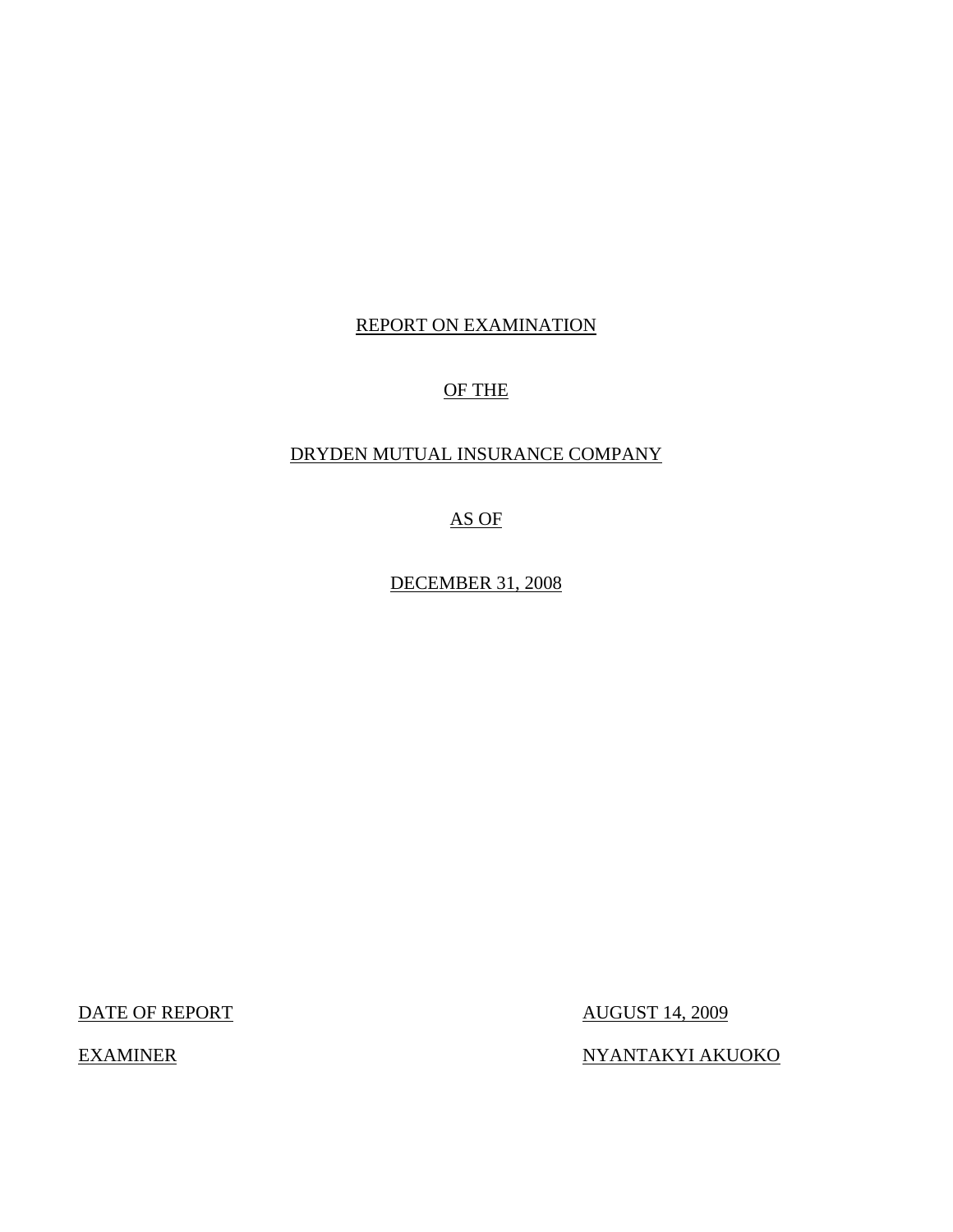# TABLE OF CONTENTS

# ITEM NO. PAGE NO.

| 1. | Scope of examination                                                                                                                                             | $\overline{2}$             |
|----|------------------------------------------------------------------------------------------------------------------------------------------------------------------|----------------------------|
| 2. | Description of Company                                                                                                                                           | 3                          |
|    | A. Management<br>B. Territory and plan of operation<br>C. Reinsurance<br>D. Holding company system<br>E. Significant operating ratios<br>F. Accounts and records | 3<br>5<br>6<br>7<br>7<br>8 |
| 3. | <b>Financial statements</b>                                                                                                                                      | 11                         |
|    | A. Balance sheet<br>B. Underwriting and investment exhibit                                                                                                       | 11<br>13                   |
| 4. | Losses and loss adjustment expenses                                                                                                                              | 14                         |
| 5. | Compliance with prior report on examination                                                                                                                      | 14                         |
| 6. | Summary of comments and recommendations                                                                                                                          | 16                         |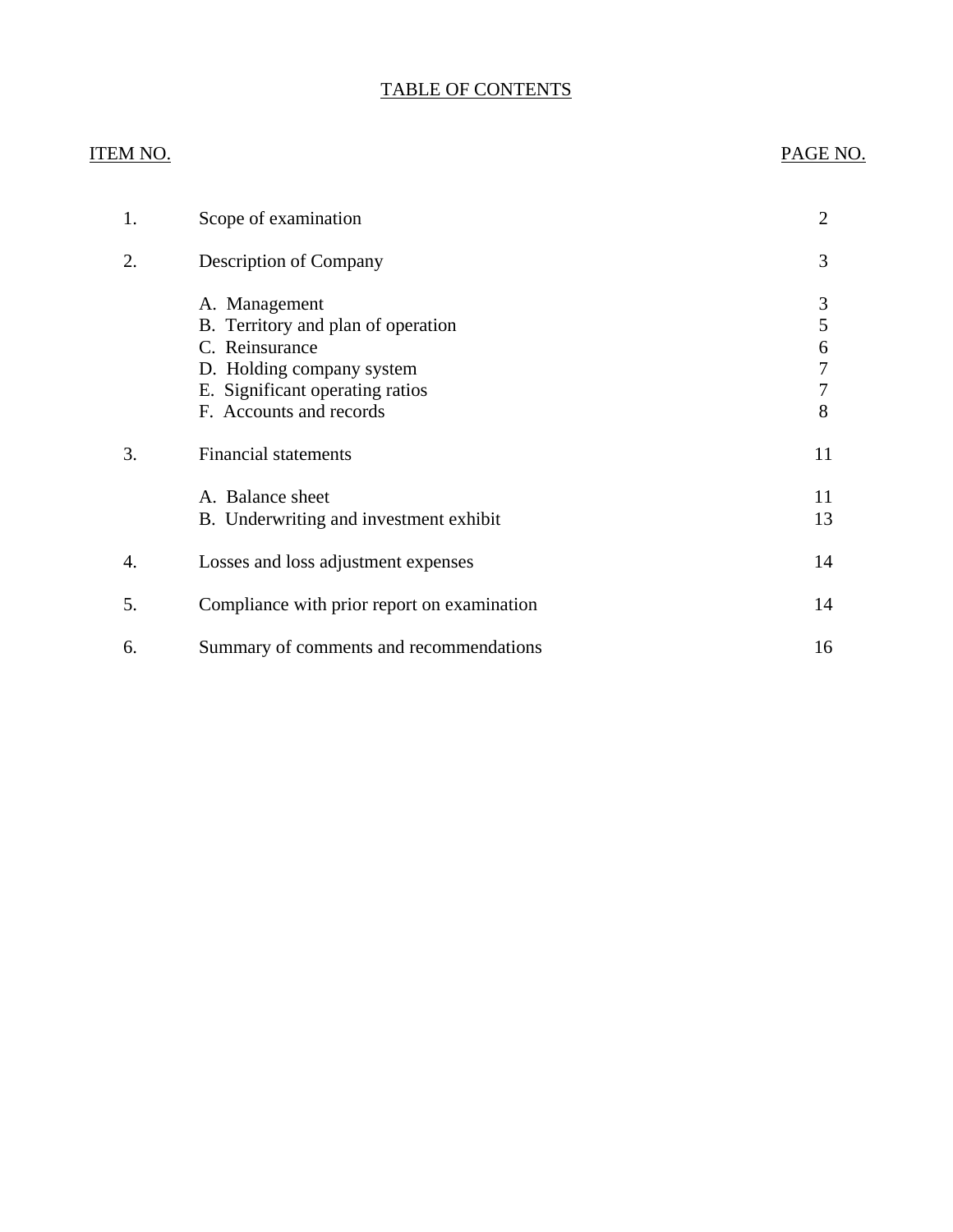

STATE OF NEW YORK INSURANCE DEPARTMENT 25 BEAVER STREET NEW YORK, NEW YORK 10004

Honorable James J. Wrynn Superintendent of Insurance Albany, New York 12257

Sir:

Pursuant to the requirements of the New York Insurance Law, and in compliance with the instructions contained in Appointment Number 30300 dated March 4, 2009 attached hereto, I have made an examination into the condition and affairs of Dryden Mutual Insurance Company as of December 31, 2008, and submit the following report thereon.

Wherever the designation "the Company" appears herein without qualification, it should be understood to indicate Dryden Mutual Insurance Company.

Wherever the term "Department" appears herein without qualification, it should be understood to mean the New York Insurance Department.

The examination was conducted at the Company's home office located at 12 Ellis Drive, Dryden, New York 13053-9633.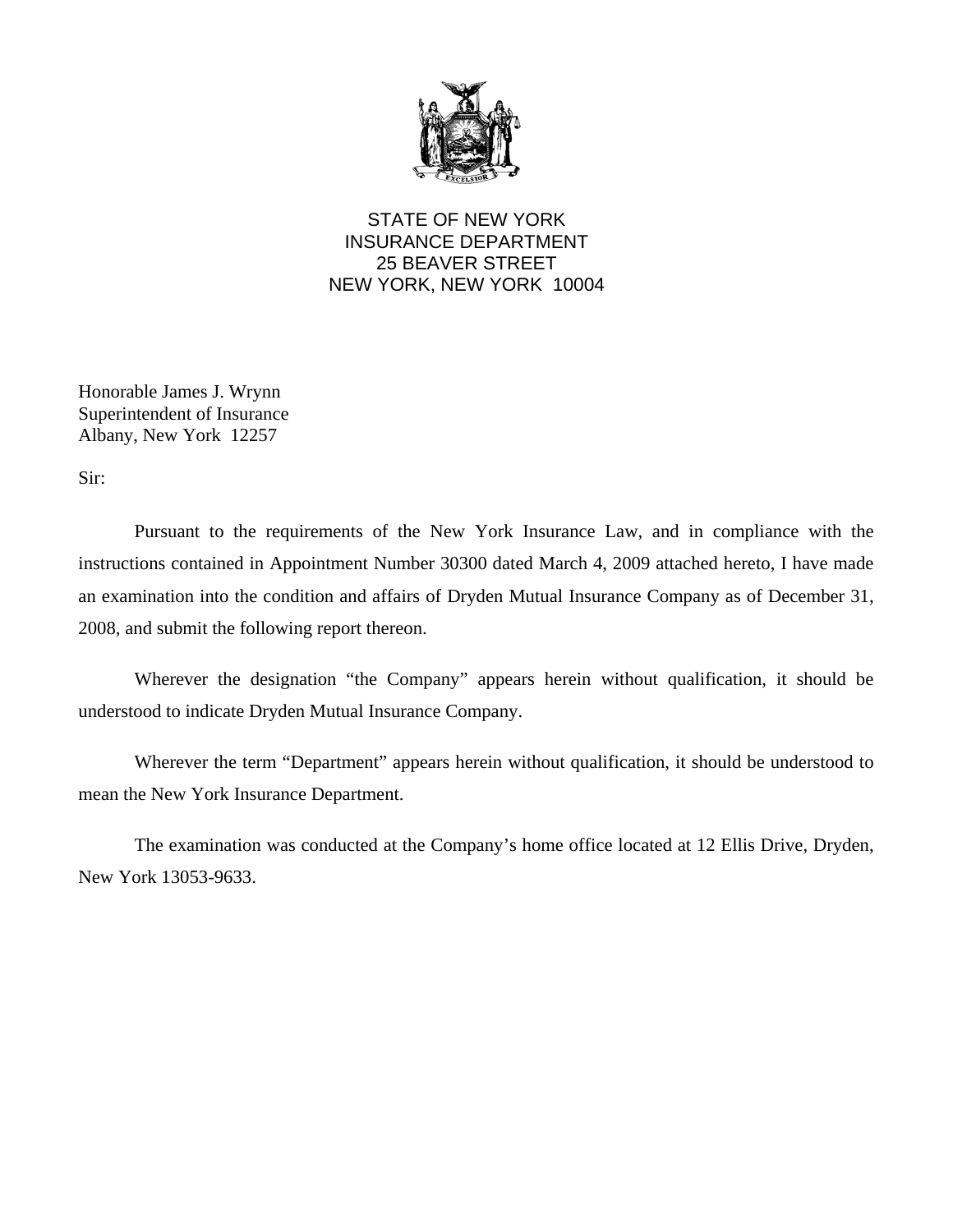## 1. SCOPE OF EXAMINATION

<span id="page-3-0"></span>The Department has performed a single-state examination of Dryden Mutual Insurance Company*.* The previous examination was conducted as of December 31, 2003. This examination covered the five-year period from January 1, 2004 through December 31, 2008. Transactions occurring subsequent to this period were reviewed where deemed appropriate by the examiner.

This examination was conducted in accordance with the National Association of Insurance Commissioners ("NAIC") Financial Condition Examiners Handbook ("Handbook"), which requires that we plan and perform the examination to evaluate the financial condition and identify prospective risks of the Company by obtaining information about the Company including corporate governance, identifying and assessing inherent risks within the Company and evaluating system controls and procedures used to mitigate those risks. This examination also includes assessing the principles used and significant estimates made by management, as well as evaluating the overall financial statement presentation, management's compliance with Statutory Accounting Principles and annual statement instructions when applicable to domestic state regulations.

All financially significant accounts and activities of the Company were considered in accordance with the risk-focused examination process. The examiners also relied upon audit work performed by the Company's independent public accountants when appropriate.

This examination report includes a summary of significant findings for the following items as called for in the Financial Condition Examiners Handbook of the NAIC:

> Significant subsequent events Company history Corporate records Management and control Fidelity bonds and other insurance Territory and plan of operation Growth of Company Loss experience Reinsurance Accounts and records Statutory deposits Financial statements Summary of recommendations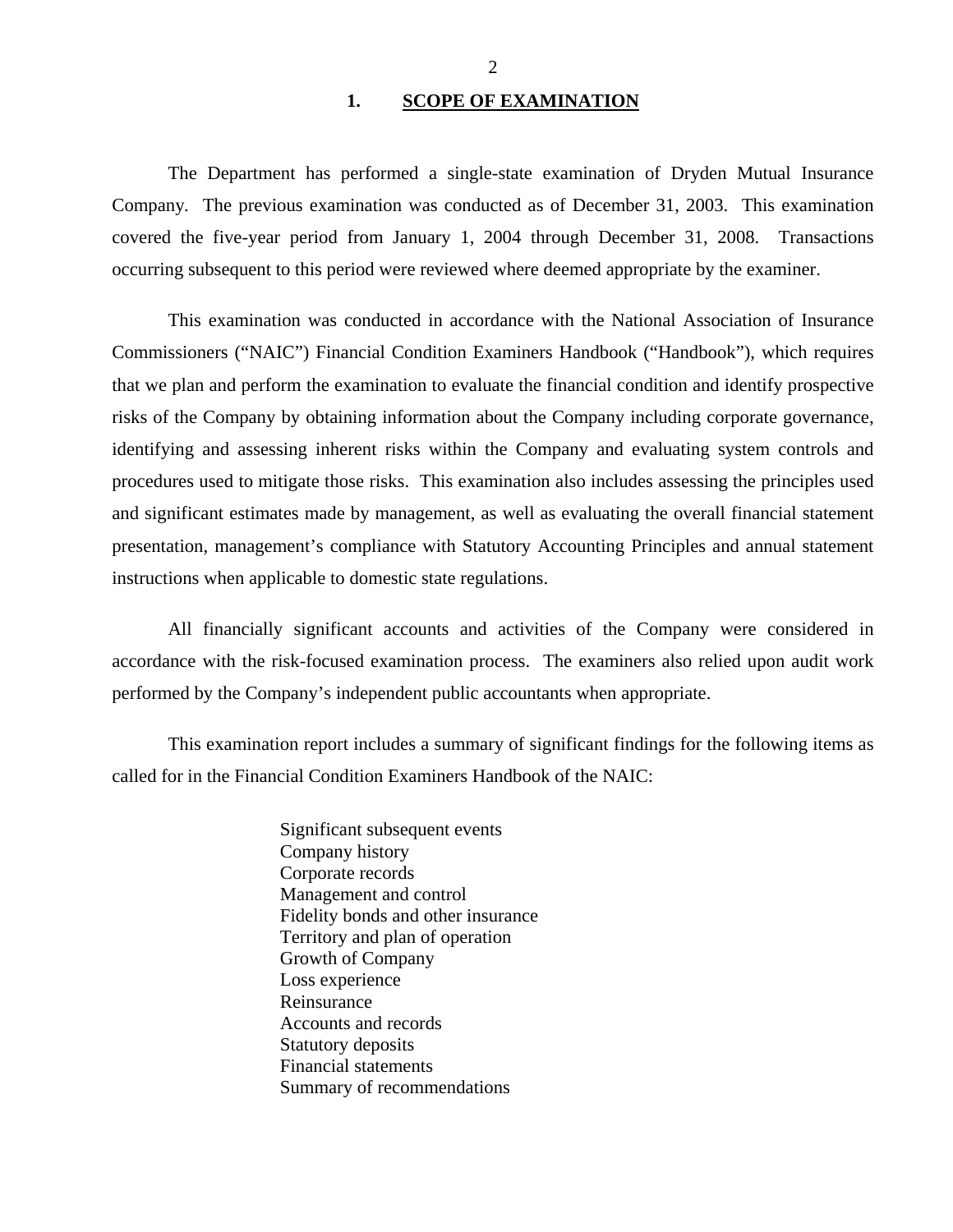<span id="page-4-0"></span>A review was also made to ascertain what action was taken by the Company with regard to comments and recommendations contained in the prior report on examination.

This report on examination is confined to financial statements and comments on those matters that involve departures from laws, regulations or rules, or that are deemed to require explanation or description.

# **2. DESCRIPTION OF COMPANY**

The Company was organized on May 7, 1860 as the Dryden and Groton Mutual Fire Insurance Company, for the purpose of transacting business as an assessment cooperative fire insurance association in the Towns of Dryden and Groton, Tompkins County, New York. It was incorporated on December 14, 1910, under the laws of the State of New York.

On April 1, 1984, the Company converted to an advance premium corporation, changing its corporate title to Dryden Mutual Insurance Company.

### A. Management

Pursuant to the Company's charter and by-laws, management of the Company is vested in a board of directors consisting of not less than nine nor more than fifteen members. The board met ten times during each calendar year. At December 31, 2008, the board of directors was comprised of the following nine members:

| Name and Residence                | <b>Principal Business Affiliation</b>                                                                     |
|-----------------------------------|-----------------------------------------------------------------------------------------------------------|
| Lawrence Leroy Brown              | Retired Farmer & Self-employed: Horse Raising                                                             |
| Marathon, NY                      | and Trading                                                                                               |
| John Jacob Carlin, Esq.           | <b>Attorney and Partner</b>                                                                               |
| Binghamton, NY                    | Levene, Gouldin & Thompson, LLP                                                                           |
| Richard James Clark<br>Dryden, NY | Owner,<br>Dryden Shur-Fine Grocery Supermarket<br>Secretary-Treasurer,<br>Dryden Mutual Insurance Company |
| William James Kaminski            | Human Resources Manager,                                                                                  |
| Romulus, NY                       | Seneca-Cayuga ARC                                                                                         |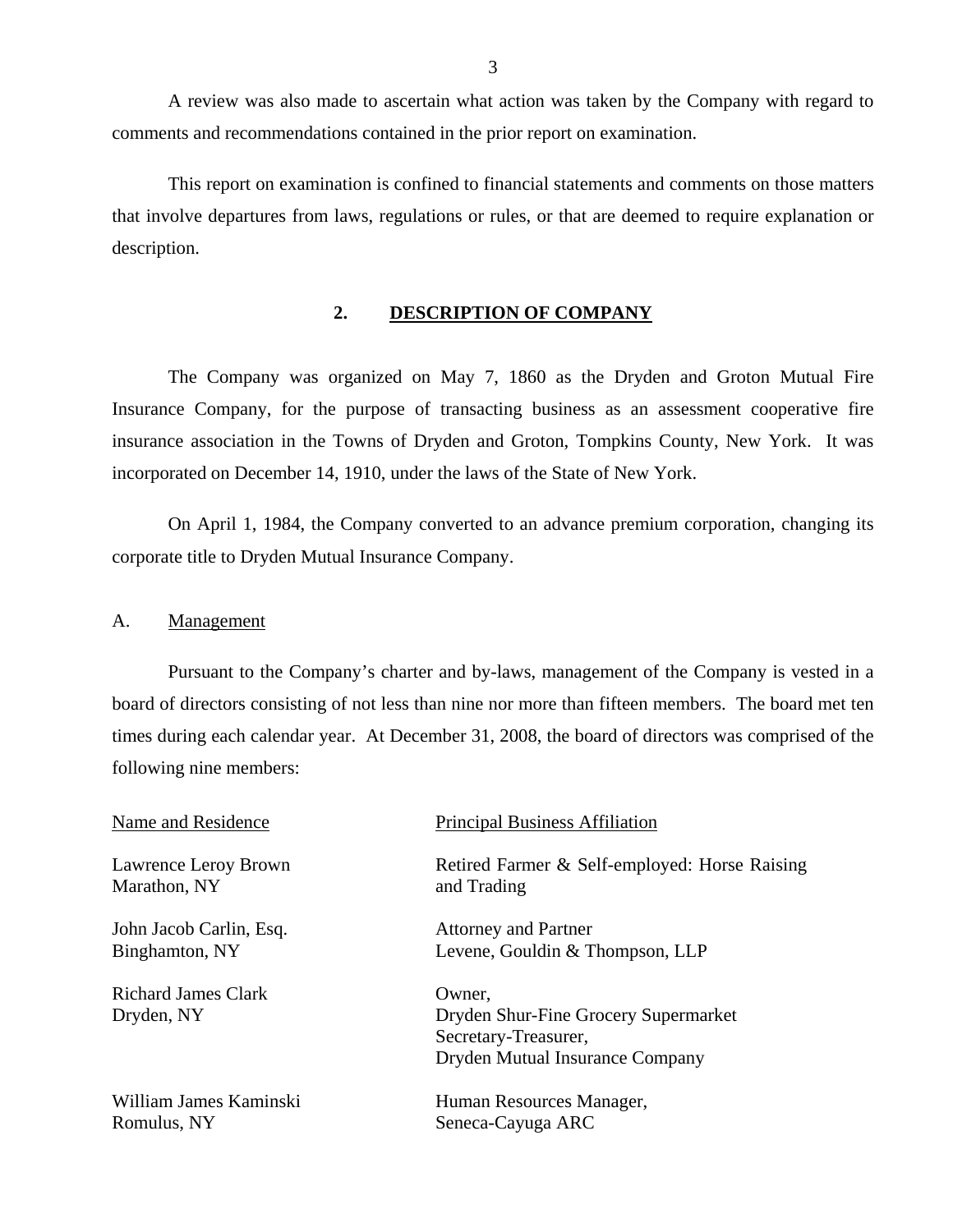| Name and Residence               | <b>Principal Business Affiliation</b>                                   |
|----------------------------------|-------------------------------------------------------------------------|
| Frank J. Lamphier<br>Locke, NY   | Retired & Vice President,<br>Dryden Mutual Insurance Company            |
| Verl Rankin, Jr.<br>Groton, NY   | Retired                                                                 |
| Donald Paul Reed<br>Cortland, NY | Owner,<br>Reed's Seeds<br>President,<br>Dryden Mutual Insurance Company |
| Gary Lee Wood, PE                | Self-employed Consulting Engineer                                       |

A review of the minutes of the board of directors' meetings held during the examination period indicated that the meetings were generally well attended and each board member has an acceptable record of attendance.

4

Section  $6611(a)(3)$  of the New York Insurance Law states that, "The secretary shall maintain a minute book recording the proceedings of all meetings of the corporation, its board of directors and the principal committees thereof." Upon examination, it was noted that the principal committees of the board met at least once each year during the period of examination, but no minutes were kept by the secretary. It is recommended that the Company maintain minutes of proceedings of all principal board committee meetings to comply with Section 6611(a)(3) of the New York Insurance Law.

As of December 31, 2008, the principal officers of the Company were as follows:

Name Title

Dryden, NY

Donald Paul Reed President Richard James Clark Secretary-Treasurer Frank J. Lamphier Vice President Robert Banning Baxter Chief Executive Officer Dana James Abbey Chief Operating Officer

Peter Andrew Thorp Senior Vice President & Marketing Manager Samuel John Crisalli Vice President & Claims Manager Diana Louise Tracy Vice President & Controller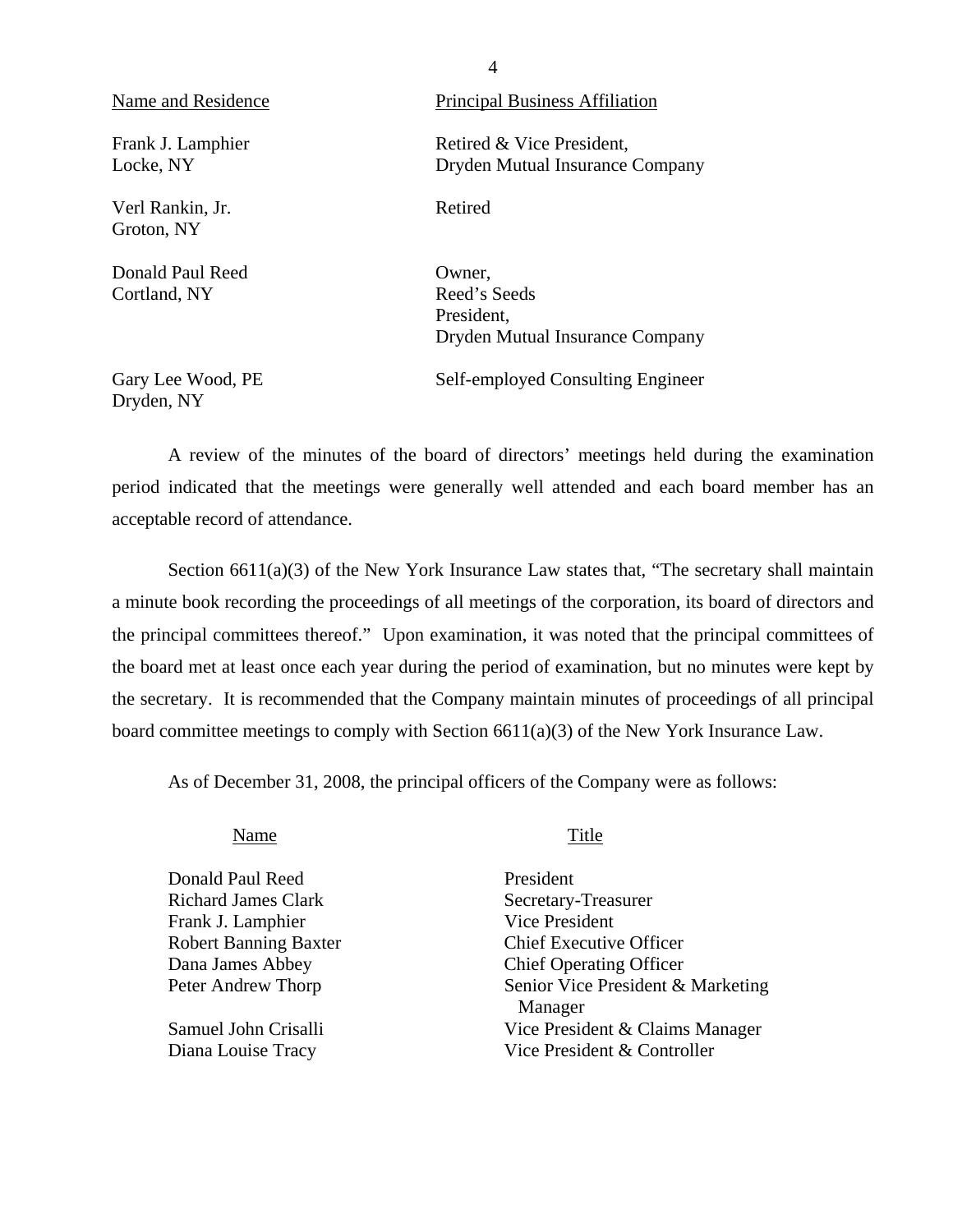## <span id="page-6-0"></span>B. Territory and Plan of Operation

As of December 31, 2008, the Company was licensed to write business in New York only. As of the examination date, the Company was authorized to transact the kinds of insurance as defined in the following numbered paragraphs of Section 1113(a) of the New York Insurance Law:

Paragraph Line of Business

|    | Fire                                          |
|----|-----------------------------------------------|
| 5  | Miscellaneous property                        |
| 6  | Water damage                                  |
|    | Burglary and theft                            |
| 8  | Glass                                         |
| 12 | Collision                                     |
| 13 | Personal injury liability                     |
| 14 | Property damage liability                     |
| 19 | Motor vehicle and aircraft physical damage    |
| 20 | Marine and inland marine (inland marine only) |

The Company was also licensed as of December 31, 2008, to accept and cede reinsurance as provided in Section 6606 of the Insurance Law of the State of New York.

The following schedule shows the direct premiums written by the Company in New York for the period under examination:

| Calendar Year | Direct Written Premiums (000's omitted) |
|---------------|-----------------------------------------|
| 2004          | \$35,187                                |
| 2005          | \$38,034                                |
| 2006          | \$39,654                                |
| 2007          | \$40,144                                |
| 2008          | \$41,043                                |

Based on the lines of business for which the Company is licensed, and pursuant to the requirements of Articles 13, 41 and 66 of the New York Insurance Law, the Company is required to maintain a minimum surplus to policyholders in the amount of \$650,000.

The Company underwrites predominantly commercial multiple peril, fire, homeowners multiple peril and other liability, which accounted for 51.6%, 17.1%, 13.2% and 12.6%, respectively,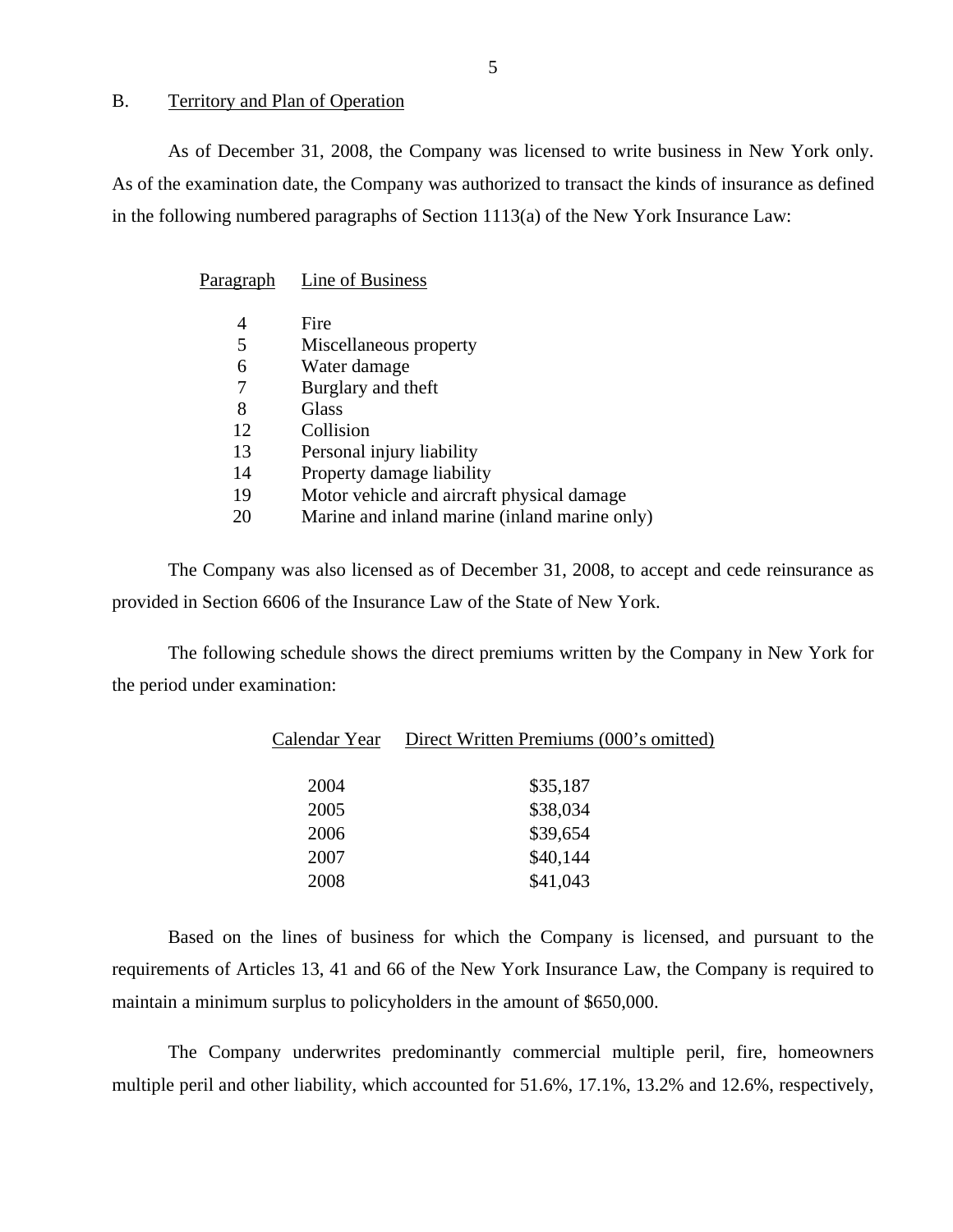of the 2008 direct premium writings. The Company writes on a direct basis through independent agents located throughout the Company's territory.

# C. Reinsurance

Assumed reinsurance accounted for 0.37% of the Company's gross premium written at December 31, 2008. During the period covered by this examination, the Company's assumed reinsurance business has slightly increased since the last examination. The Company's assumed reinsurance program consists mainly of participation in a casualty pool. The Company utilizes reinsurance accounting as defined in Statement of Statutory Accounting Principles ("SSAP") No. 62 for all of its assumed reinsurance business.

As of December 31, 2008, the Company had the following ceded reinsurance program in place:

| <b>Treaty</b>                    | Cession                                                                                                                                                                                                                                                                        |
|----------------------------------|--------------------------------------------------------------------------------------------------------------------------------------------------------------------------------------------------------------------------------------------------------------------------------|
| Property<br>$(2 \text{ layers})$ | \$2,000,000 in excess of \$500,000 ultimate net<br>loss each risk any one loss occurrence;<br>reinsurer's liability from all risks in each loss<br>occurrence shall not exceed \$1,500,000 and<br>\$4,500,000 for the first and second layers<br>excess of loss, respectively. |
| Casualty<br>$(2 \text{ layers})$ | \$1,500,000 in excess of \$500,000 ultimate net<br>loss each loss occurrence; reinsurer's liability<br>with respect to any one loss occurrence shall<br>not exceed \$500,000 and \$1,000,000 for the<br>first and second layers excess of loss,<br>respectively.               |

The Company had the following catastrophe excess of loss reinsurance program in effect at December 31, 2008:

| Property             | 100% of \$24,250,000 in excess of the            |
|----------------------|--------------------------------------------------|
| $(5 \text{ layers})$ | Company's ultimate net loss of \$750,000 in any  |
|                      | one loss occurrence; reinsurer's liability shall |
|                      | not exceed \$750,000, \$3,500,000, \$5,000,000,  |
|                      | \$5,000,000 and \$10,000,000 in any one loss     |
|                      | occurrence for the first through fifth layers    |
|                      | excess of loss, respectively.                    |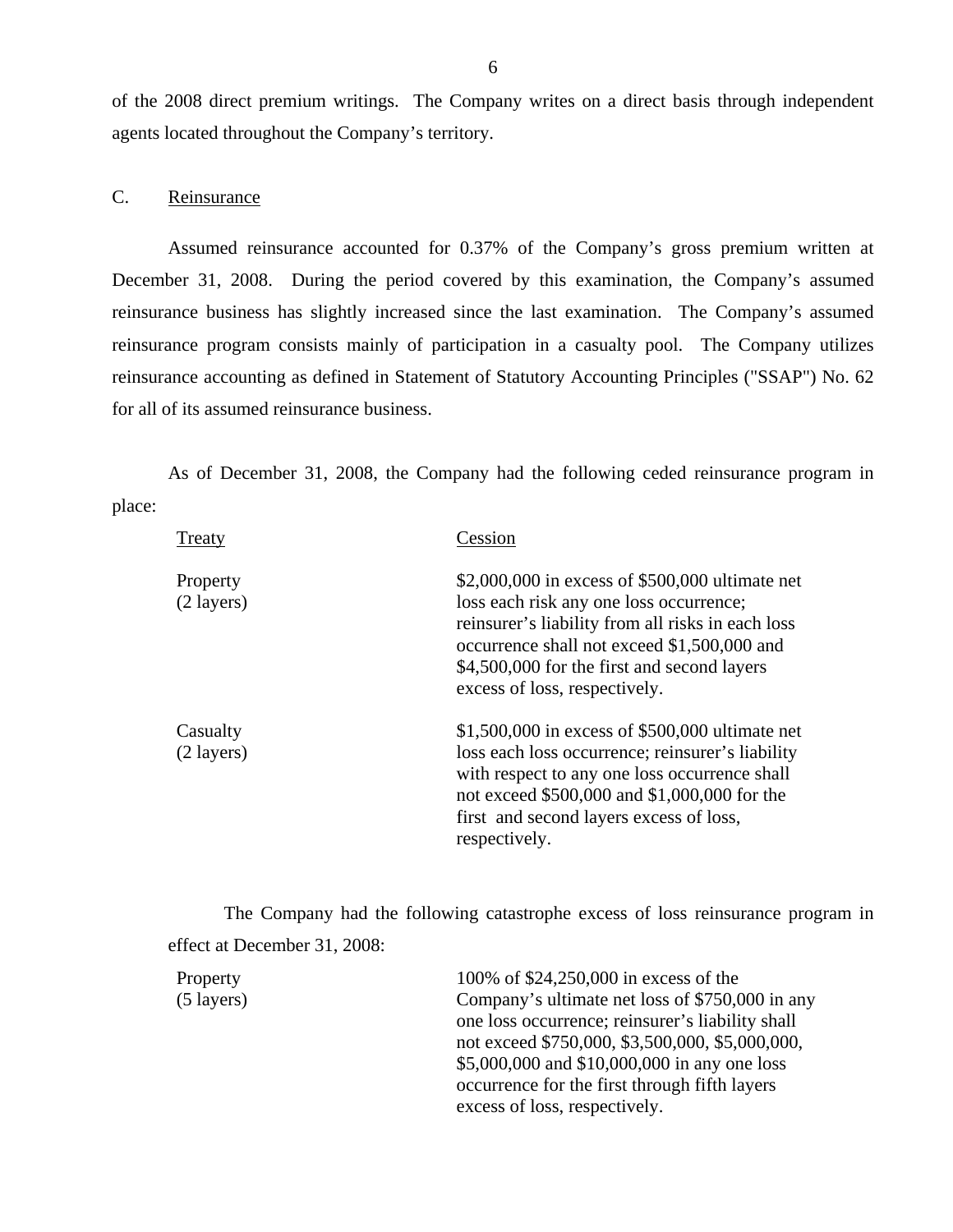All reinsurance contracts in effect throughout the examination period were reinsured by an authorized reinsurer.

All significant ceded reinsurance agreements in effect as of the examination date were reviewed and found to contain the required clauses, including an insolvency clause meeting the requirements of Section 1308 of the New York Insurance Law.

Examination review of the Schedule F data reported by the Company in its filed annual statement was found to accurately reflect its reinsurance transactions. Additionally, management has represented that all material ceded reinsurance agreements transfer both underwriting and timing risk as set forth in the NAIC Accounting Practices and Procedures Manual Statements of Statutory Accounting Principles ("SSAP") No. 62. Representations were supported by appropriate risk transfer analyses and an attestation from the Company's chief executive officer and chief financial officer pursuant to the NAIC Annual Statement Instructions. Additionally, examination review indicated that the Company was not a party to any finite reinsurance agreements. All ceded reinsurance agreements were accounted for utilizing reinsurance accounting as set forth in paragraphs 26 and 27 of SSAP No. 62.

## D. Holding Company System

The Company is not a member of any holding company system as of December 31, 2008. Furthermore, the Company had no affiliations or pooling agreements, except for that stated in Section 2. C. of this report, in force as at December 31, 2008.

## E. Significant Operating Ratios

The following ratios have been computed as of December 31, 2008, based upon the results of this examination:

| Net premiums written to surplus as regards policyholders                                  | 73% |
|-------------------------------------------------------------------------------------------|-----|
| Liabilities to liquid assets (cash and invested assets less<br>investments in affiliates) | 50% |
| Premiums in course of collection to surplus as regards<br>policyholders                   | 2%  |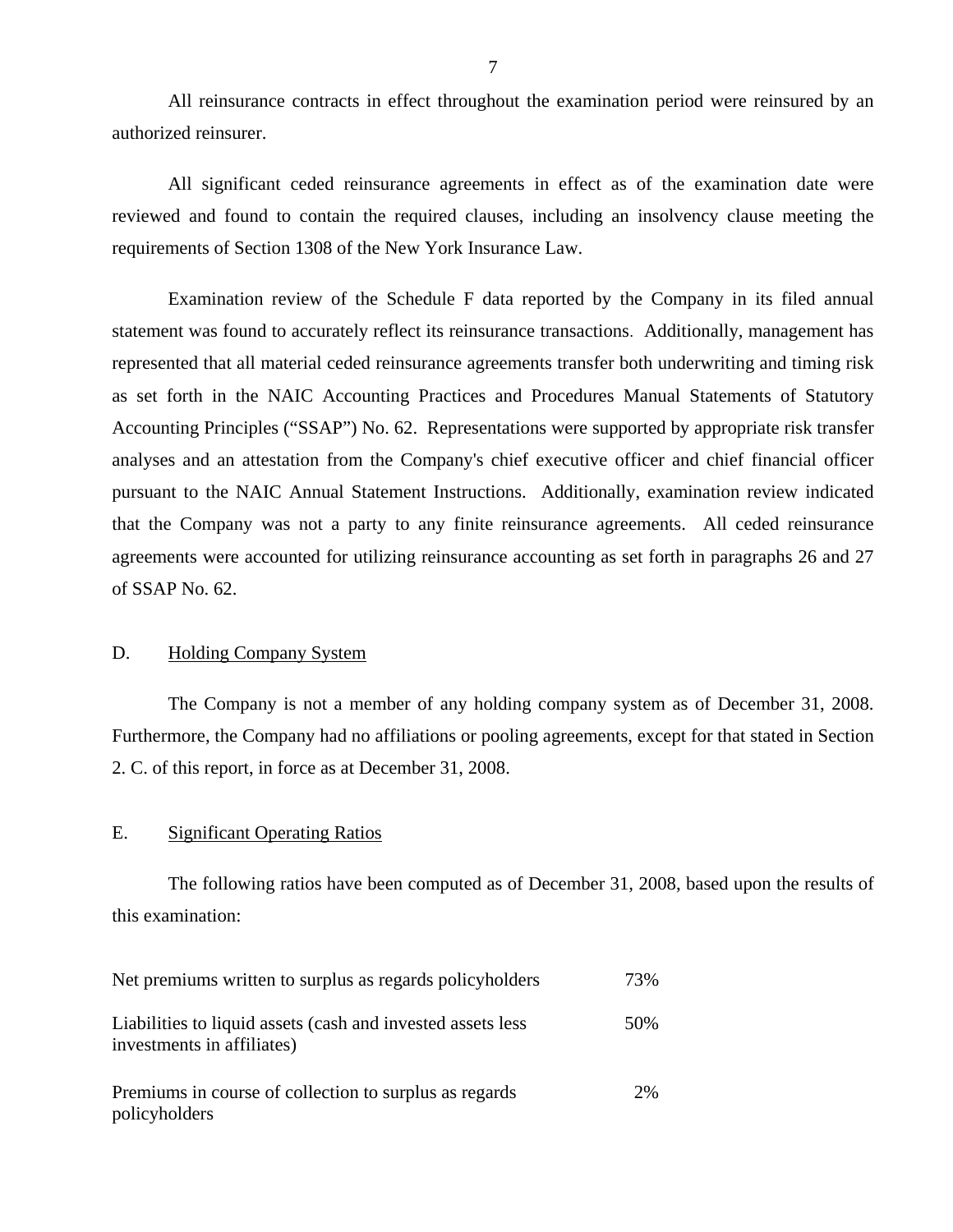All of the above ratios fall within the benchmark ranges set forth in the Insurance Regulatory Information System of the National Association of Insurance Commissioners.

The underwriting ratios presented below are on an earned/incurred basis and encompass the five-year period covered by this examination:

|                                              | Amounts       | Ratios  |
|----------------------------------------------|---------------|---------|
| Losses and loss adjustment expenses incurred | \$72,243,819  | 39.64%  |
| Other underwriting expenses incurred         | 73,296,051    | 40.21%  |
| Net underwriting gain                        | 36,725,600    | 20.15%  |
| Premiums earned                              | \$182,265,470 | 100.00% |

## F. Accounts and Records

# i. Compliance with SSAP No. 26 and the Annual Statement Instructions

(SSAP) No. 26 paragraph 2 defines bonds as "any securities representing a creditor relationship, whereby there is a fixed schedule for one or more future payments." Included in the definition are Certificates of Deposit that have a fixed schedule of payments and maturity dates in excess of one year from date of acquisition. The NAIC Annual Statement Instructions require that bonds be valued and reported in accordance with the guidelines set forth in SSAP No. 26. Upon examination, it was found that the Company reported in Schedule E - Part 1 as cash a certificate of deposit which has a maturity term of five years from date of acquisition.

It is recommended that the Company comply with SSAP No. 26 and the annual statement instructions by reporting any certificate of deposit, with a maturity term in excess of one year from date of acquisition, as a bond in Schedule D - Part 1.

# ii. Completion of Schedule E Part 3 of The Annual Statement

The Company maintains an investment, for the security of all policyholders of the Company pursuant to Section 1314 of the New York Insurance Law, with the Superintendent of Insurance. In accordance with the requirements of the NAIC Annual Statement Instructions, this investment should be reported in Schedule E Part 3 – Special Deposits of the filed annual statement.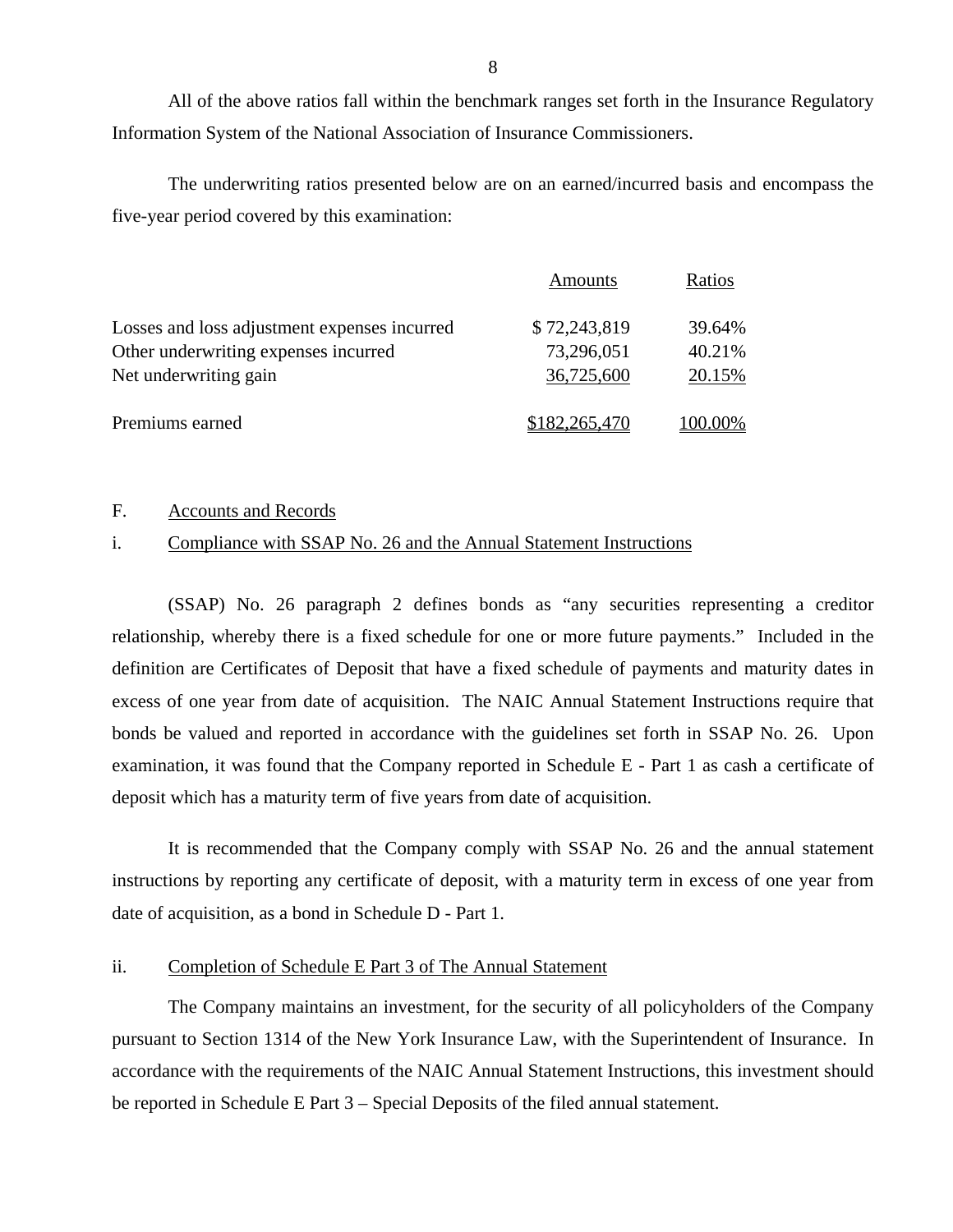On examination, it was found that the Company did not complete Schedule E Part 3 of the filed annual statements during the examination period. Therefore, it is recommended that the Company comply with the annual statement instructions by reporting, in Schedule E Part 3 of its annual statements, investments held pursuant to Section 1314 of the New York Insurance Law.

## iii. Compliance with SSAP No. 62 and The Annual Statement Instructions

Schedule F Part 3 of the annual statements filed for the examination years indicated that, for each year, the Company reported at least one reinsurer with which unsecured reinsurance recoverables was in excess of three percent of the Company's reported surplus as regards policyholders. The SSAP No. 62 paragraph 68 and the annual statement instructions require that if an unsecured aggregate recoverable for losses, paid and unpaid including IBNR, loss adjustment expenses, and unearned premium, exceed three percent of an entity's policyholders surplus, each individual reinsurer and the unsecured aggregate recoverable pertaining to that insurer shall be disclosed in the annual statement.

Upon examination, it was noted that for each year of examination the Company had an unsecured reinsurance recoverable from a reinsurer in excess of three percent of its surplus as regards policyholders, yet no disclosures were made in the filed annual statements. Accordingly, it is recommended that the Company make the necessary disclosures regarding unsecured reinsurance recoverables in future filed annual statements to comply with SSAP No. 62 and the annual statement instructions.

## iv. Letters of Qualification of Independent Auditor

Part 243.2(b)(7) of Department Regulation 152 states, in part, that:

"…an insurer shall maintain: A financial record necessary to verify the financial condition of an insurer…for six calendar years from its creation or until after the filing of the report on examination in which the record was subject to review, whichever is longer."

Upon examination, it was found that the independent auditor's qualification letters addressed to the Company's board of directors during the period of examination contained retention requirements different than those put forth in Part 243.2(b) of Department Regulation 152.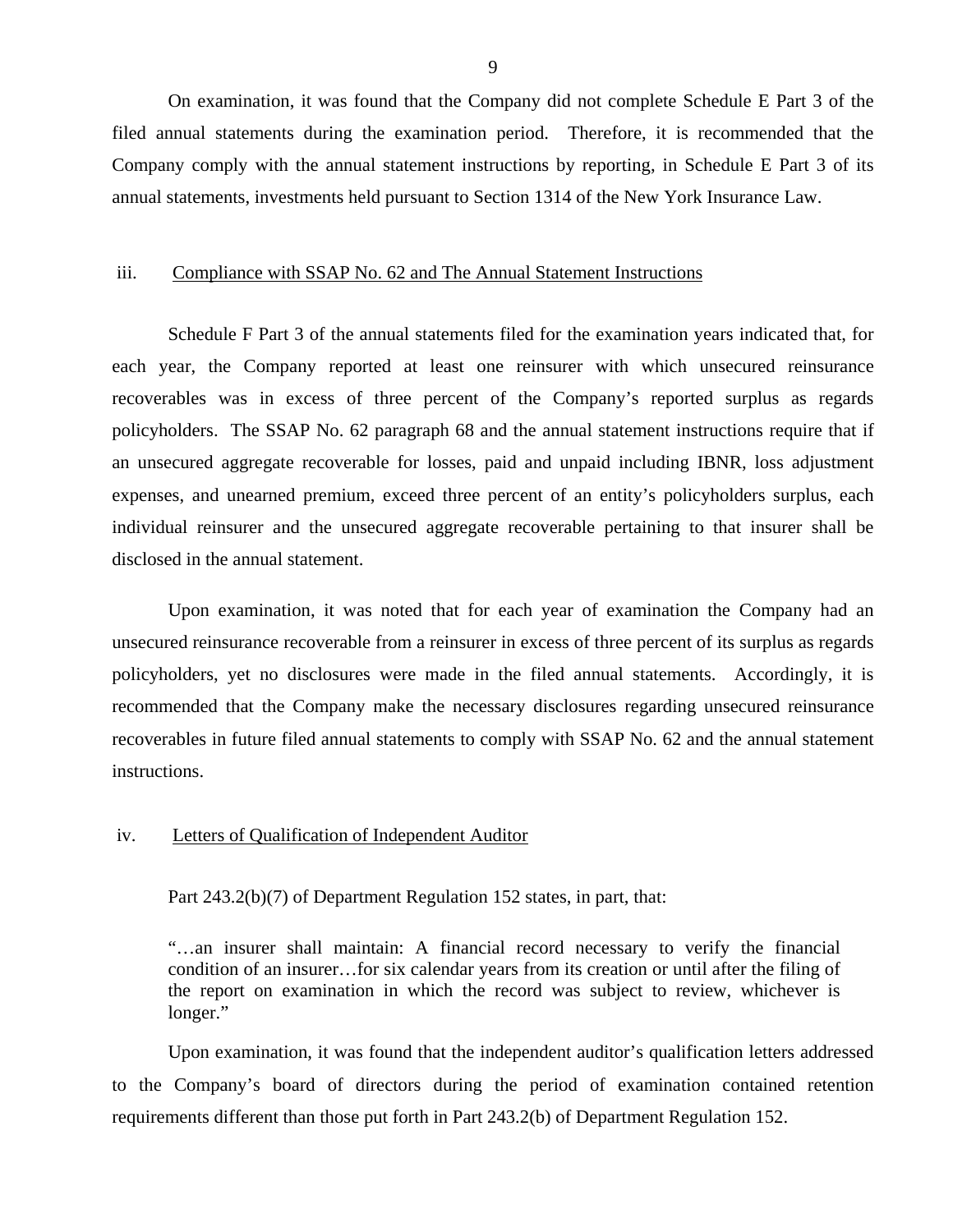During the course of the examination, the Company amended the wording of the letters of qualification; nevertheless, it is recommended that, in the future, the Company obtain letters of qualification from its independent auditors that comply with the requirements of Department Regulation 152.

## v. Verification of Premium Receivable Aging for Compliance With SSAP No. 6

SSAP No. 6 paragraph 9 indicates the requirements for determining the non-admitted portion of Uncollected premiums and Agents' balances through the aging of premium receivables. On examination, the data file provided by the Company was such that the examiner was unable to age the premium receivables to determine the accuracy of the amount reported as non-admitted.

It is recommended that the Company establish procedures to generate from its system premium receivable reports in a form that will enable the future aging of premium receivables to be verified in accordance with SSAP No. 6.

## vi. Check Issuing Procedures - Section  $6611(a)(4)(C)$

Section  $6611(a)(4)(C)$  of the New York Insurance Law requires that all checks be signed either by two officers or one officer upon the written order of another officer, except as otherwise provided by a resolution of the corporation's board of directors or in its by-laws for the handling of miscellaneous expenses.

On examination, it was found that the Company's officers were not involved in the processing and authorization of claim payments less than \$75,000. The authorization for payment, check processing and authorization to generate electronic signatures for all claim payments less than \$75,000 were performed by adjusters and claim administrators, not officers of the Company. Therefore, it is recommended that the Company establish check-issuing procedures that will comply with Section 6611(a)(4)(C) of the New York Insurance Law. A similar recommendation was made in the prior examination report.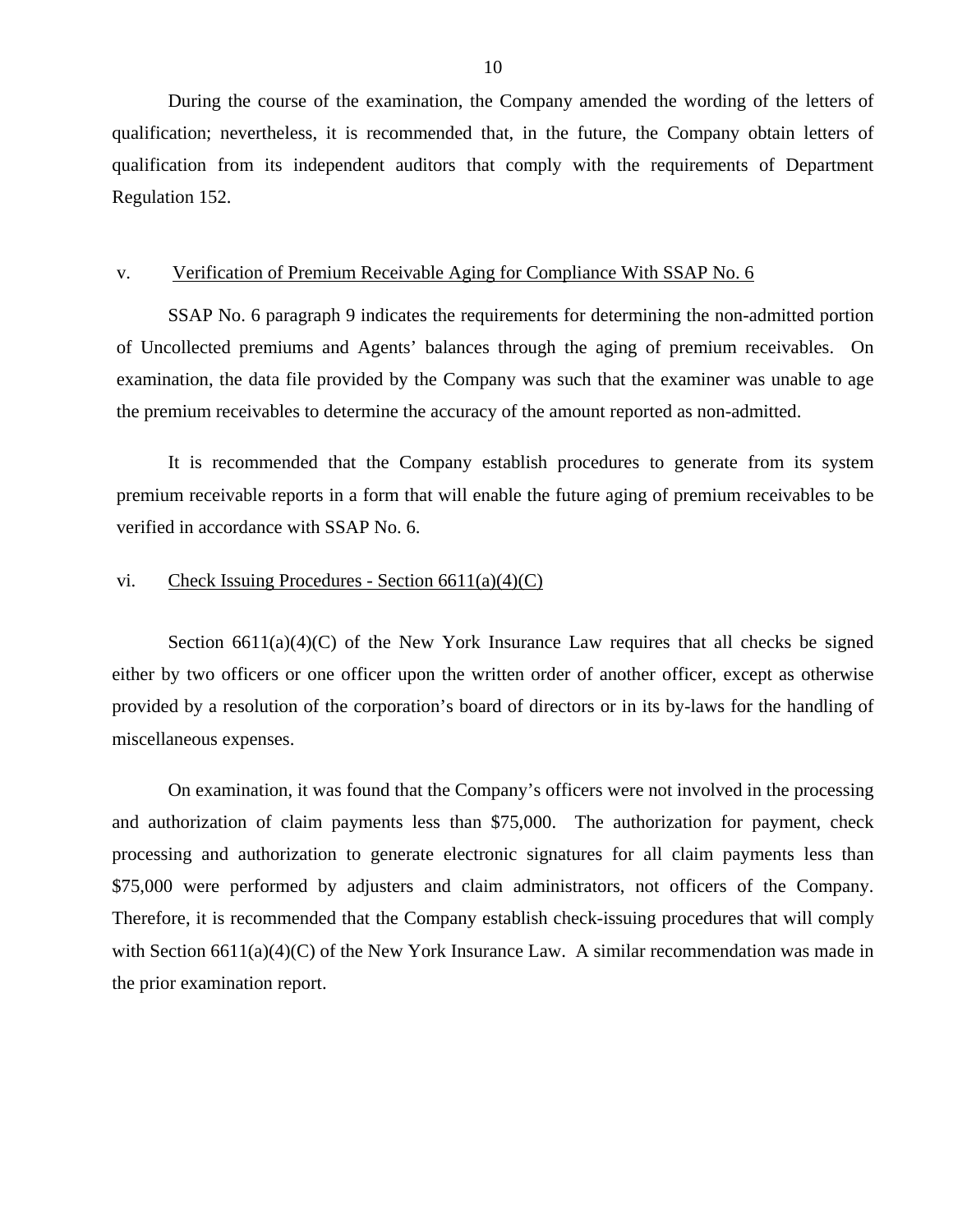# **3. FINANCIAL STATEMENTS**

# A. Balance Sheet

The following shows the assets, liabilities and surplus as regards policyholders as of December 31, 2008 as determined by this examination and as reported by the Company:

| Assets                                                                  | Assets        | Assets Not<br>Admitted | Net Admitted<br><b>Assets</b> |
|-------------------------------------------------------------------------|---------------|------------------------|-------------------------------|
| <b>Bonds</b>                                                            | \$75,578,498  | \$<br>$\mathbf{0}$     | \$75,578,498                  |
| Preferred stocks                                                        | 409,200       | $\theta$               | 409,200                       |
| Common stocks                                                           | 2,825,098     | 0                      | 2,825,098                     |
| Real Estate: Properties occupied by the company                         | 993,804       | $\theta$               | 993,804                       |
| Cash, cash equivalents and short-term investments                       | 4,720,713     | 0                      | 4,720,713                     |
| Other invested assets                                                   | 117,555       | 81,311                 | 36,244                        |
| Aggregate write-ins for invested assets                                 | 621,091       | 0                      | 621,091                       |
| Investment income due and accrued                                       | 1,027,730     | 0                      | 1,027,730                     |
| Uncollected premiums and agents' balances in the course of collection   | 1,348,572     | 170,392                | 1,178,180                     |
| Deferred premiums, agents' balances and installments booked but         |               |                        |                               |
| deferred and not yet due                                                | 6,949,735     | 0                      | 6,949,735                     |
| Amounts recoverable from reinsurers                                     | 856,169       | $\theta$               | 856,169                       |
| Funds held by or deposited with reinsured companies                     | 306,930       | 0                      | 306,930                       |
| Current federal and foreign income tax recoverable and interest thereon | 410,360       | 0                      | 410,360                       |
| Net deferred tax asset                                                  | 2,690,169     | 943,815                | 1,746,354                     |
| Electronic data processing equipment and software                       | 132,475       | 0                      | 132,475                       |
| Furniture and equipment, including health care delivery assets          | 643,891       | 643,891                | $\Omega$                      |
| Aggregate write-ins for other than invested assets                      | 6,538,423     | 100,000                | 6,438,423                     |
| Total assets                                                            | \$106,170,413 | \$1,939,409            | \$104,231,004                 |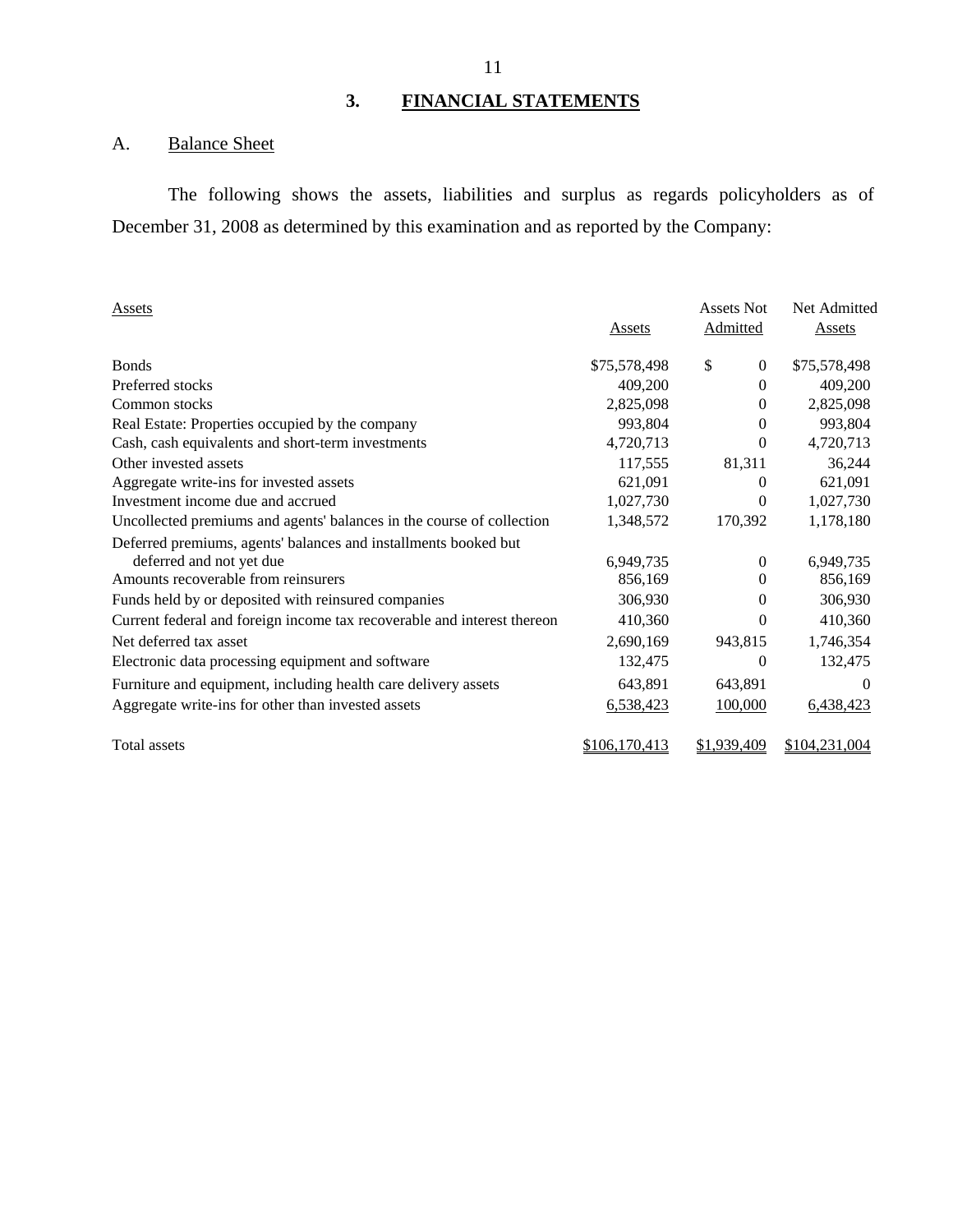### Liabilities, Surplus and Other Funds

#### Liabilities

| Losses and loss adjustment expenses                                   |               | \$22,554,059      |
|-----------------------------------------------------------------------|---------------|-------------------|
| Commissions payable, contingent commissions and other similar charges |               | 4,427,265         |
| Other expenses (excluding taxes, licenses and fees)                   |               | 494,089           |
| Taxes, licenses and fees (excluding federal and foreign income taxes) |               | 28,614            |
| Unearned premiums                                                     |               | 20,856,235        |
| Advance premium                                                       |               | 194,830           |
| Ceded reinsurance premiums payable (net of ceding commissions)        |               | 384,377           |
| Amounts withheld or retained by company for account of others         |               | 605,694           |
| <b>Total liabilities</b>                                              |               | \$49,545,163      |
| <b>Surplus and Other Funds</b>                                        |               |                   |
| Aggregate write-ins for special surplus funds                         | \$<br>650,000 |                   |
| Surplus notes                                                         | 6,000,000     |                   |
| Unassigned funds (surplus)                                            | 48,035,841    |                   |
| Surplus as regards policyholders                                      |               | <u>54,685,841</u> |
| Total liabilities, surplus and other funds                            |               | \$104,231,004     |

NOTE: The Company issued a \$6,000,000 Section 1307 surplus note dated May 12, 2004 to a pooling vehicle, I-Preferred Term Securities IV, Ltd, a Cayman Island limited liability corporation. The note has a maturity date of May 12, 2034. The note accrues interest at the London Inter-Bank Overnight Rate (LIBOR) plus 3.8%. The terms of the surplus note were approved by the Department on April 22, 2004.

The surplus note is subject to the provisions of Section 1307 of the New York Insurance Law and as such the payment of principal and interest under the note requires the prior approval of the Superintendent of the New York Insurance Department. The amount of the surplus note shall not be part of the legal liabilities of the Company.

The Internal Revenue Service has not yet begun to audit tax returns covering tax years 2004 through 2008. The examiner is unaware of any potential exposure of the Company to any tax assessment and no liability has been established herein relative to such contingency.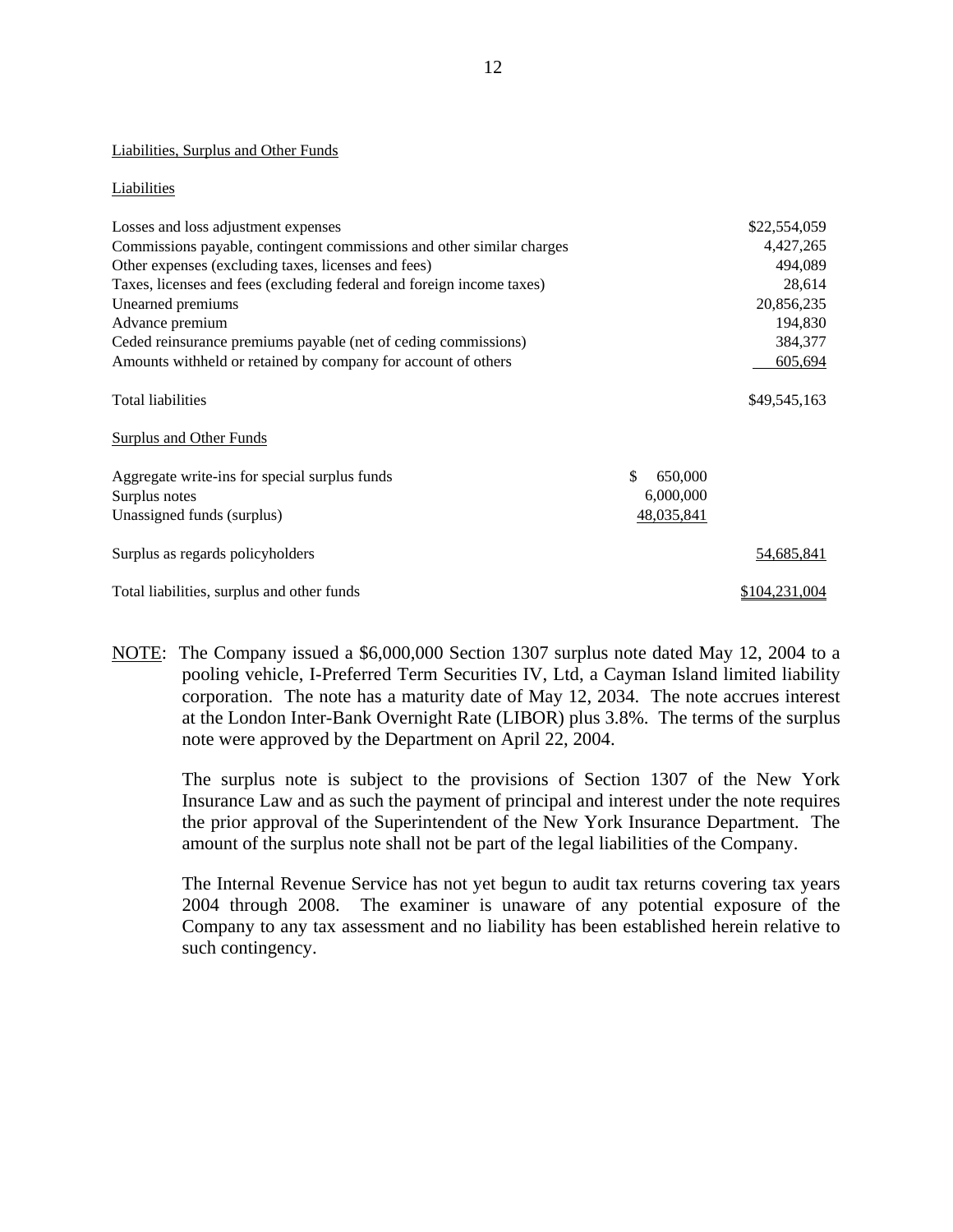# <span id="page-14-0"></span>B. Underwriting and Investment Exhibit

Surplus as regards policyholders increased \$37,639,376 during the five-year examination period January 1, 2004 through December 31, 2008, detailed as follows:

| <b>Underwriting Income</b>                                                                                                                                              |                                    |               |
|-------------------------------------------------------------------------------------------------------------------------------------------------------------------------|------------------------------------|---------------|
| Premiums earned                                                                                                                                                         |                                    | \$182,265,470 |
| Deductions:                                                                                                                                                             |                                    |               |
| Losses and loss adjustment expenses incurred<br>Other underwriting expenses incurred                                                                                    | \$72,243,819<br>73,296,051         |               |
| Total underwriting deductions                                                                                                                                           |                                    | 145,539,870   |
| Net underwriting gain or (loss)                                                                                                                                         |                                    | \$36,725,600  |
| <b>Investment Income</b>                                                                                                                                                |                                    |               |
| Net investment income earned<br>Net realized capital losses                                                                                                             | \$9,749,777<br>(852, 876)          |               |
| Net investment gain or (loss)                                                                                                                                           |                                    | 8,896,901     |
| Other Income                                                                                                                                                            |                                    |               |
| Net gain or (loss) from agents' or premium balances charged off<br>Finance and service charges not included in premiums<br>Aggregate write-ins for miscellaneous income | \$(402,819)<br>2,676,418<br>53,529 |               |
| Total other income                                                                                                                                                      |                                    | 2,327,128     |
| Net income before federal and foreign income taxes                                                                                                                      |                                    | \$47,949,629  |
| Federal and foreign income taxes incurred                                                                                                                               |                                    | 16,062,148    |
| Net income                                                                                                                                                              |                                    | \$31,887,481  |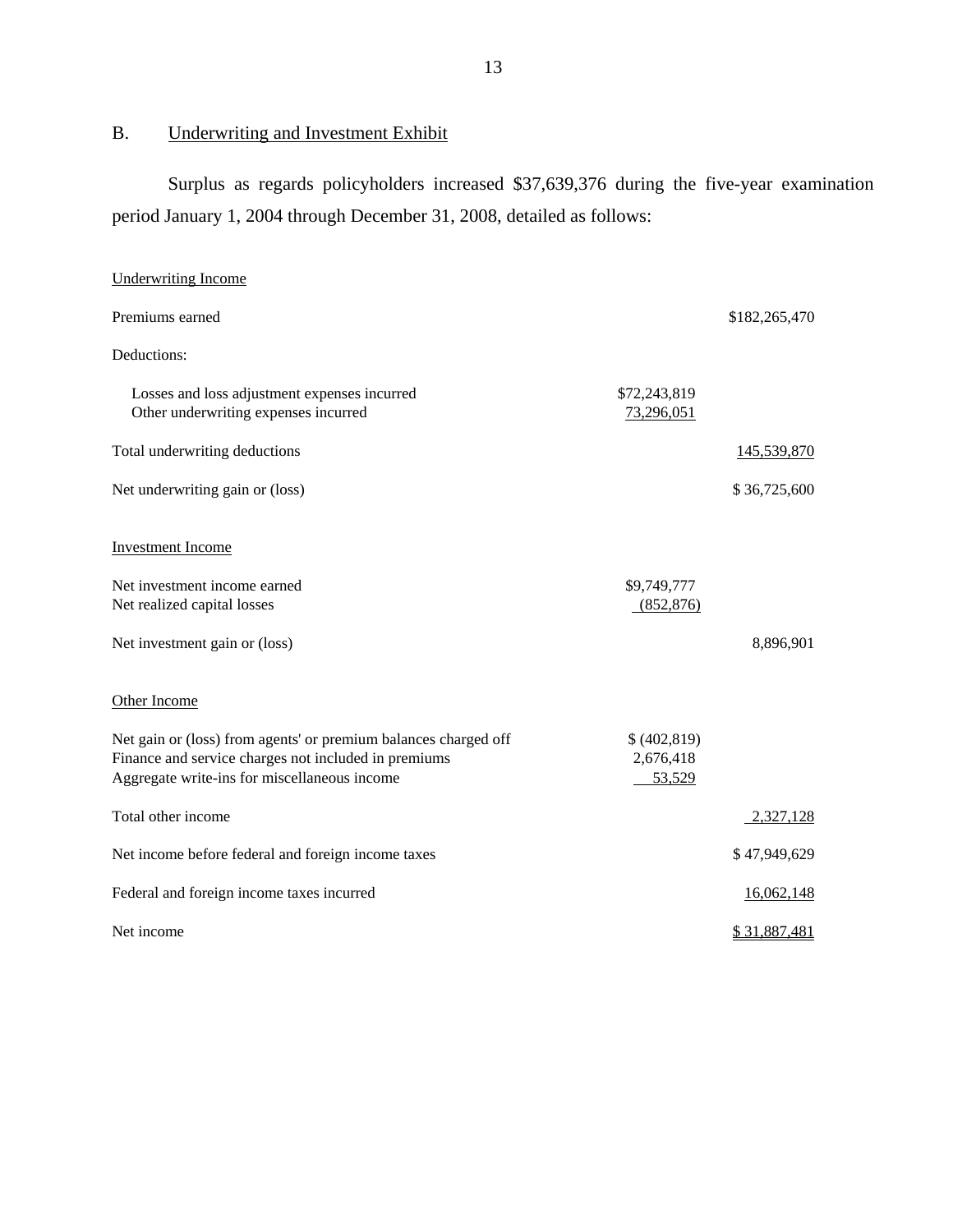| Surplus as regards policyholders per report on |
|------------------------------------------------|
| examination as of December 31, 2003            |

|                                                                                       | Gains in<br><b>Surplus</b> | Losses in<br><b>Surplus</b> |              |
|---------------------------------------------------------------------------------------|----------------------------|-----------------------------|--------------|
| Net income                                                                            | \$31,887,481               |                             |              |
| Net unrealized capital gains or losses                                                |                            | \$1,122,470                 |              |
| Change in net deferred income tax                                                     | 1,336,895                  |                             |              |
| Change in nonadmitted assets                                                          |                            | 1,076,437                   |              |
| Change in surplus notes                                                               | 6,000,000                  |                             |              |
| Aggregate write-ins for gains and losses in surplus                                   | 613,907                    |                             |              |
| Total gains and losses                                                                | \$39,838,283               | \$2,198,907                 |              |
| Net increase (decrease) in surplus                                                    |                            |                             | 37,639,376   |
| Surplus as regards policyholders per report on<br>examination as of December 31, 2008 |                            |                             | \$54,685,841 |

# **4. LOSSES AND LOSS ADJUSTMENT EXPENSES**

The examination liability for the captioned items of \$22,554,059 is the same as reported by the Company as of December 31, 2008. The examination analysis was based on statistical information contained in the Company's internal records and in its filed annual statements.

## **5. COMPLIANCE WITH PRIOR REPORT ON EXAMINATION**

The prior report on examination contained six recommendations as follows (page numbers refer to the prior report):

# A. Accounts and Records

i. It was recommended that the Company comply with NAIC requirements, reinforced by Circular Letter No. 2 of 1977 and obtain a custodial agreement that includes the requirements specified by the NAIC and New York Insurance Department.

The Company has complied with this recommendation.

# ITEM PAGE NO.

8

## $$ 17,046,465$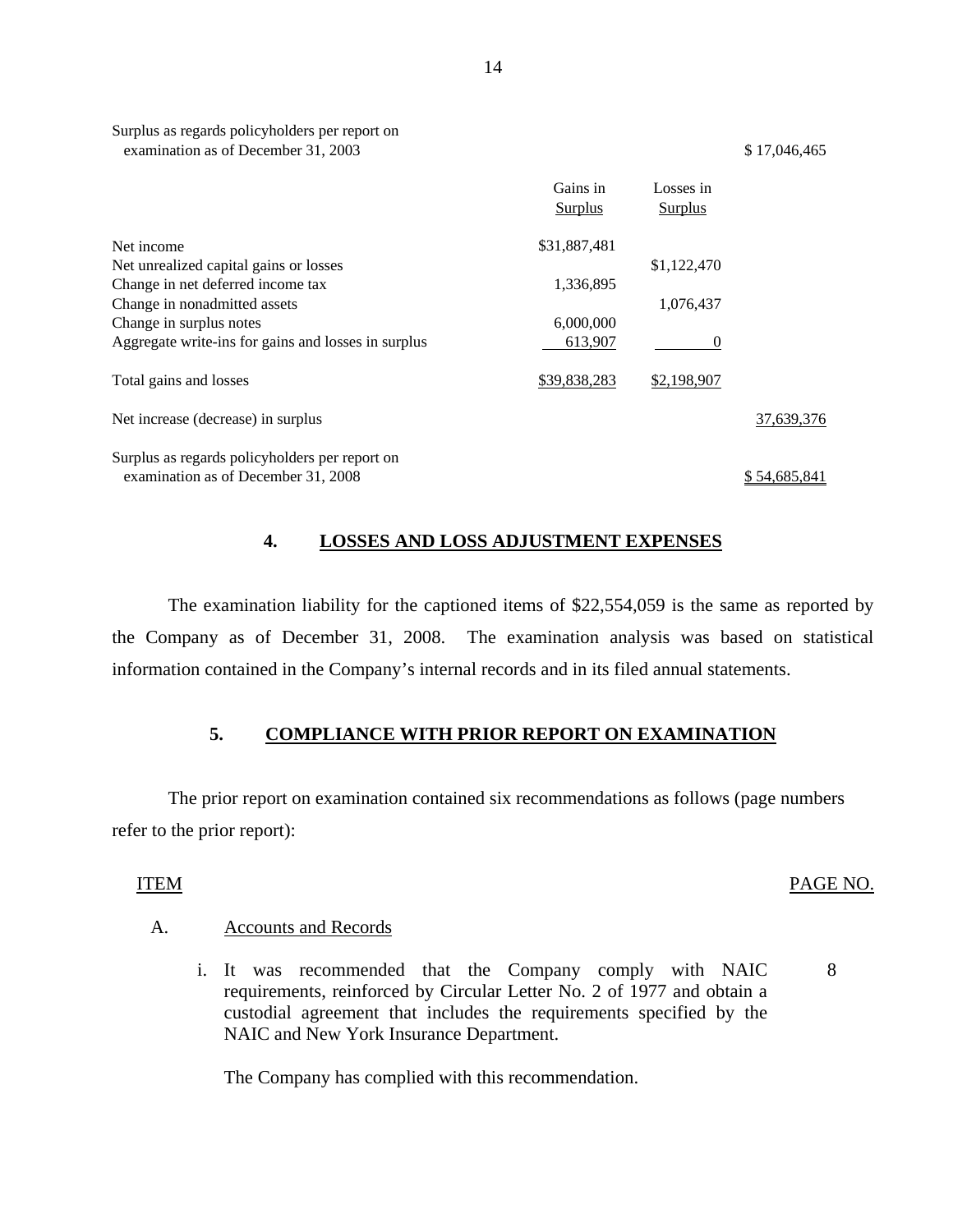9

ii. It was recommended that the Company be in full compliance with the requirements of Section 1411(a) of the New York Insurance Law by having the approval of purchases and sales of investments entered into the board minutes through a written statement, thus ensuring that all investments are authorized or approved by its board of directors or a committee thereof responsible for supervising or making such investments.

15

The company has complied with this recommendation.

iii. It was recommended that the Company comply with SSAP No. 40 paragraph 15 henceforth and charge itself an amount in rent that is comparable to rent received from others and or rental rates of like property in the same area, if this is not available, the rent amount should be derived from a consideration of the repairs, expenses, taxes and depreciation incurred, plus interest added at an average fair rate on the carrying value of the reporting entity's investment in its home office building. 10

The Company has complied with this recommendation.

iv. It was recommended that the Company comply with Section  $6611(a)(4)(C)$  of the New York Insurance Law, regarding check-signing authorization. 10

The Company has not complied with this recommendation. A similar recommendation is made in this report.

# B. Market Conduct Activities

i. It was recommended that the Company comply with all the requirements of Regulation 90 (NYCRR Part 218.4(b) and 218.5) and make sure the redlining notice is prominently set out in boldface type on the front of the termination letter sent to agents as required by Part 218.5 and give at least 30 days notice prior to contract termination as required by Part 218.4(b). 15

The Company has complied with this recommendation.

ii. It was recommended that the Company comply with Part 216.4(e) of Regulation 64 and Circular Letter No. 11 (1978) and include all complaints filed with the Company in the complaint log, as well as maintain a complete complaint log by including all columns. 16

The Company has complied with this recommendation.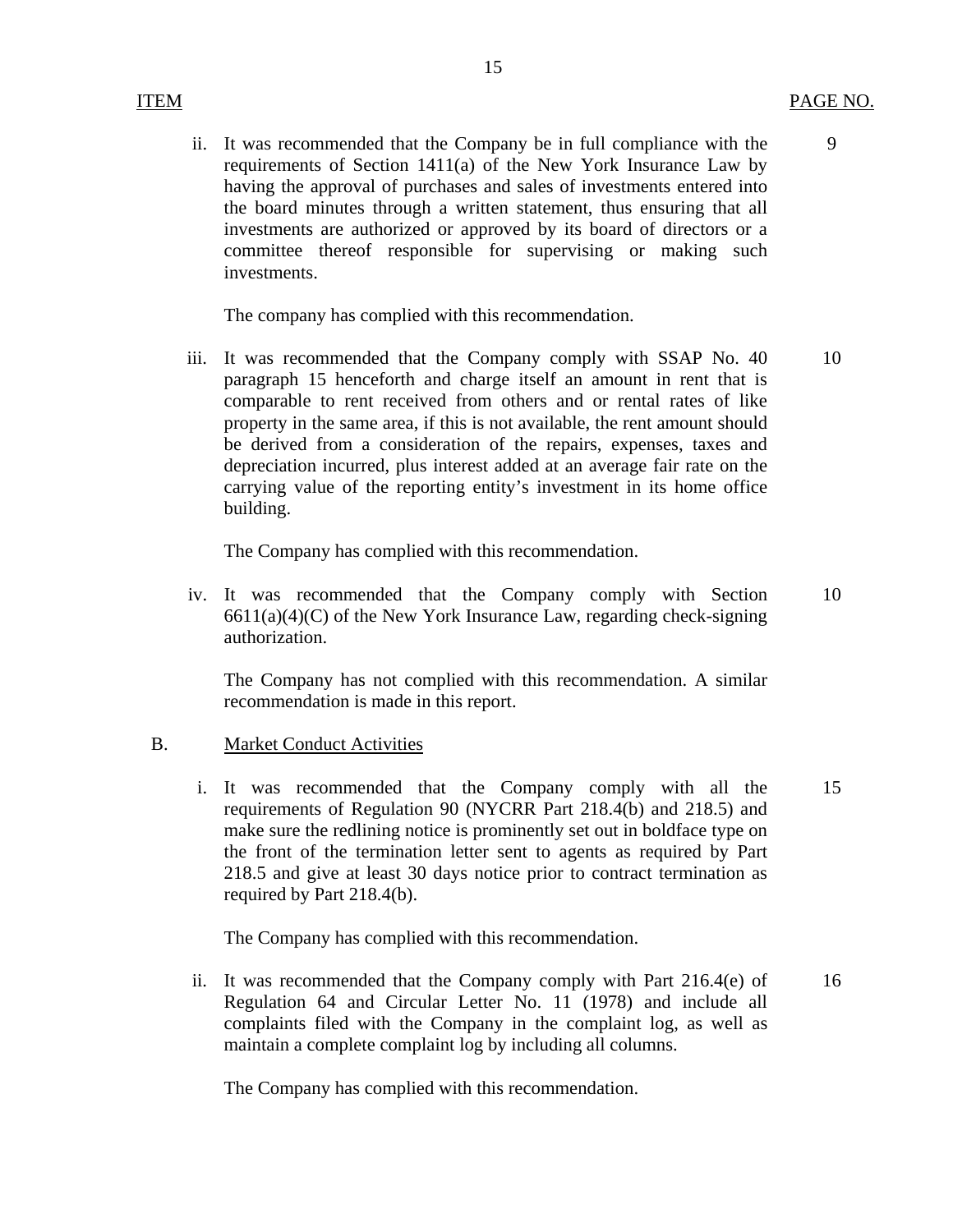# **6. SUMMARY OF COMMENTS AND RECOMMENDATIONS**

## ITEM PAGE NO.

## A. Management

It is recommended that the Company maintain minutes of proceedings of all principal board committee meetings to comply with Section 6611(a)(3) of the New York Insurance Law. 4

# B. Accounts and Records

- i. It is recommended that the Company comply with SSAP No. 26 and the annual statement instructions by reporting any certificate of deposit, with a maturity term in excess of one year from date of acquisition, as a bond in Schedule D - Part 1. 8
- ii. It is recommended that the Company comply with the annual statement instructions by reporting, in Schedule E Part 3 of its annual statements, investments held pursuant to Section 1314 of the New York Insurance Law. 8
- iii. It is recommended that the Company make the necessary disclosures regarding unsecured reinsurance recoverables in future filed annual statements to comply with SSAP No. 62 and the annual statement instructions. 9
- iv. It is recommended that, in the future, the Company obtain letters of qualification from its independent auditors that comply with the requirements of Department Regulation 152. 9
- v. It is recommended that the Company establish procedures to generate from its system premium receivable reports in a form that will enable the future aging of premium receivables to be verified in accordance with SSAP No. 6. 10
- vi. It is recommended that the Company establish check-issuing procedures that will comply with Section  $6611(a)(4)(C)$  of the New York Insurance Law. A similar recommendation was made in the prior examination report. 10

16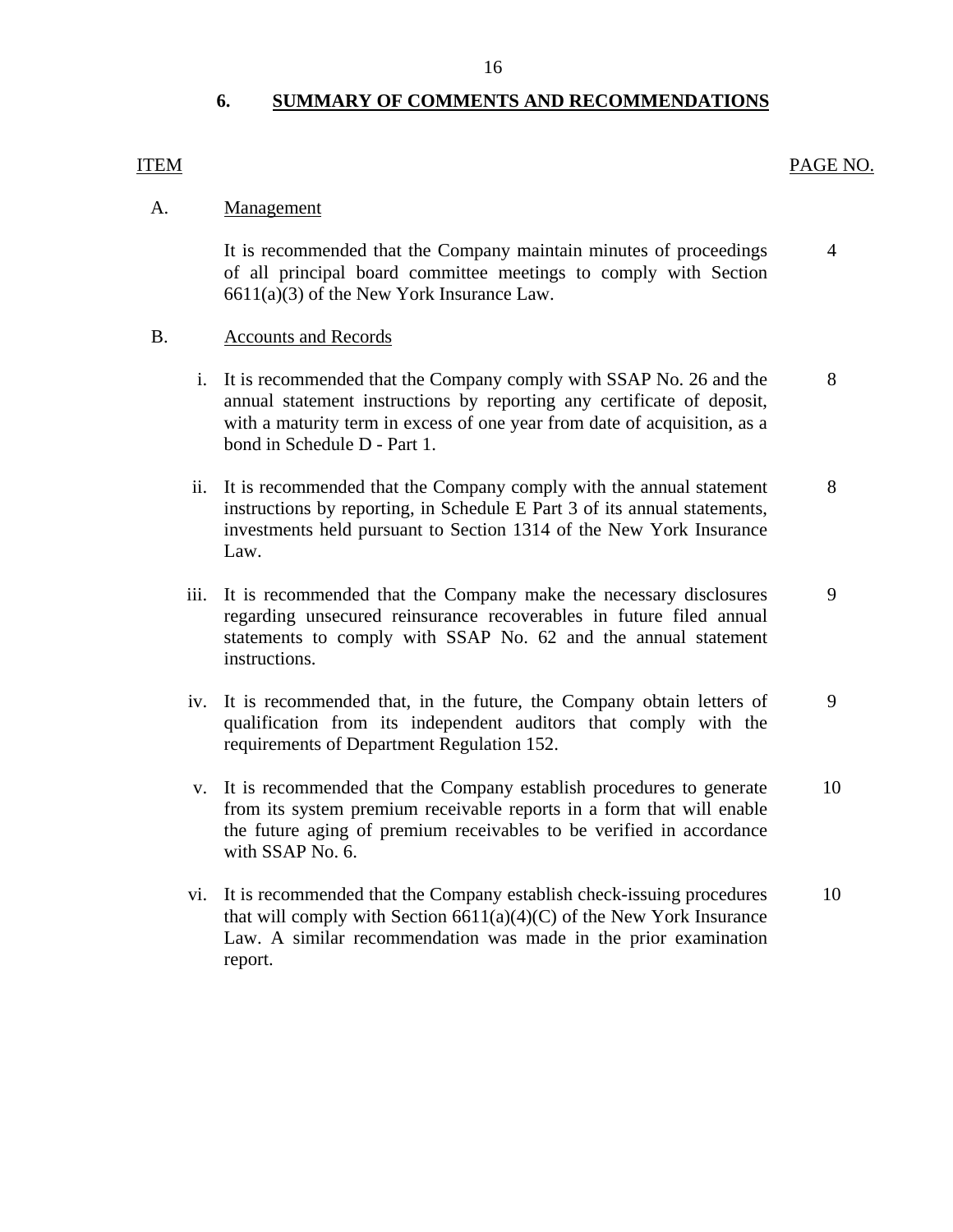Respectfully submitted,

 $\sqrt{s}$  Nyantakyi Akuoko Senior Insurance Examiner

STATE OF NEW YORK ) )ss: COUNTY OF NEW YORK )

Nyantakyi Akuoko, being duly sworn, deposes and says that the foregoing report, subscribed by him, is true to the best of his knowledge and belief.

/s/

Nyantakyi Akuoko

Subscribed and sworn to before me

this  $\qquad \qquad$  day of  $\qquad \qquad$  , 2010.